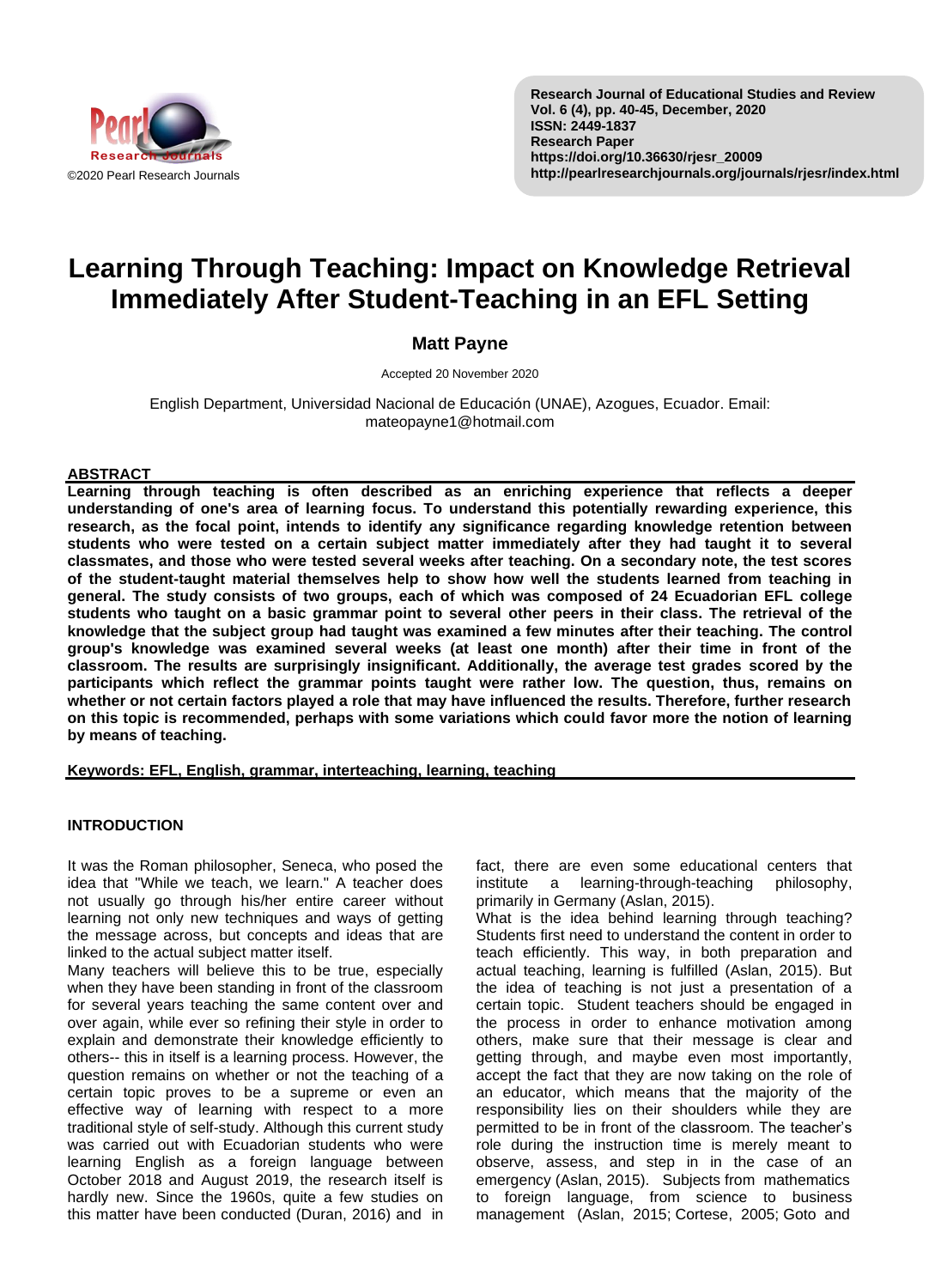Schneider, 2009; Koh et al., 2018) have been learned by means of teaching. And most students, even graduate students, have confessed that they were able to understand certain topics better after teaching them (Blair et al., 2007).

However, just like with many past research themes, it should be highlighted that this research could have focused on the comparison between the test scores of students who had taught the grammar points and the students who did not teach anything. That is not the case, however, at all. It was decided that the core of this research is to assess how well students are capable of both short and long-term retention of a certain topic that they teach to others. In other words, this research compares the assessment scores of two groups of students, which both actually did teach. First, the experiment tries to test the hypothesis in which the students of the subject group shall produce better scores than the control group. The subject group was evaluated on a certain grammar point just a few minutes after they had taught while the control group was tested on the same grammar material several weeks or even a few months after they had taught. Second, it is believed that both the subject and the control group will have decent or at least passing scores, thus allowing one to realize that learning through teaching might prove beneficial in any case. The subject matter on which this research is focused concerns six grammar points in English as a foreign language. This study was carried out during the fall semester of 2018 and the spring semester of 2019 at the National University of Education of Ecuador (UNAE).

# **LITERATURE REVIEW**

## **Defining Teaching and Learning**

To delve into the idea of learning through teaching, it is important to understand the concept of each term: teaching and learning. Learning itself is considered as an active, cognitive, constructive, and self-regulated process (Beltran, 2004). However, Brown (2006) defines learning as a way of acquiring and retaining information or skills. One must actively practice and focus on the concept to be attained. However, a learned notion is not always everlasting as it is subordinate to whether one can remember. On the other side of the spectrum, teaching involves the way of facilitating learning to the students (Meneses, 2007) and allowing for the right conditions for learning to take place (Brown, 2006). Although much depends on the student's willingness to learn, the learning objectives to be met also rely on the teaching style and strategies that the educator utilizes (Paez, 2006). In other words, it is possible that students may or may not learn based on one's methods of teaching.

What exactly the holy-grail method is for one to learn effectively has been a subject for debate for centuries. In fact, it is said that different strategies used in the classroom, not just one, are crucial to maintain a

positive learning atmosphere (Schunk and Zimmerman, 1998). In particular, the practice of teaching by means of learning has been thought of as an effective and efficient strategy of offering the opportunity for the pupil to increase his/her competence levels by means of clarifying ideas and concepts, thus allowing to attain and retain new knowledge (Akobe et al., 2019).

#### **Concepts of student-teaching**

For learning through teaching to effectively take place, certain factors must be in order. First of all, students taking on the role of the teacher must adequately learn the topic that is to be presented. This is an essential step since most of the learning takes place retrieving the information to be taught, the planning, and the preparation (Koh et al., 2018). Secondly, it is important for individuals taking on the role of the teacher to encourage others to learn by implementing various techniques and strategies while teaching the subject. In other words, students must try to work around the idea of just giving a simple presentation or lecture. Furthermore, teacher-students must realize that while they are acting as the teacher, the ultimate goal is that they are to learn as well.

#### **Advantages of student-teaching**

When the aforementioned methods are applied, learning through teaching is said to promote many qualities such as self-confidence, patience, and creativity; and competencies such as presentation, research, and communicative skills (Aslan, 2015). In addition to skill development, students simply tend to learn more efficiently when they study or research on a given topic expecting to then teach it than when students study just for themselves. For example, several studies have suggested that students who know they are expected to teach on a certain topic may be apt to engage themselves in more effective learning strategies than students who learn from more traditional methods (Nestojko et al., 2014). Also, during a student's lesson, the learner may ask for more information or some extra clarification, thus causing the student-teacher to reflect further upon the subject matter at hand. This, in turn, can help the studentteacher to acquire a richer, more in-depth knowledge of what he/she is teaching (Duran, 2016).

#### **Disadvantages to student-teaching**

On the other hand, there is also a downside to this. It must simply be taken into consideration that students are not professionals; often what is taught, may be just plain wrong and/or ill-suited for the students. In addition, the audience itself may be incapable of distinguishing right from wrong explanations, so if a student-teacher explains a subject matter while giving false information, this will be detrimental to both parties (Rodrigo et al., 2013).

Even if the instructor were to step in afterward to make certain corrections, it should be noted that it might be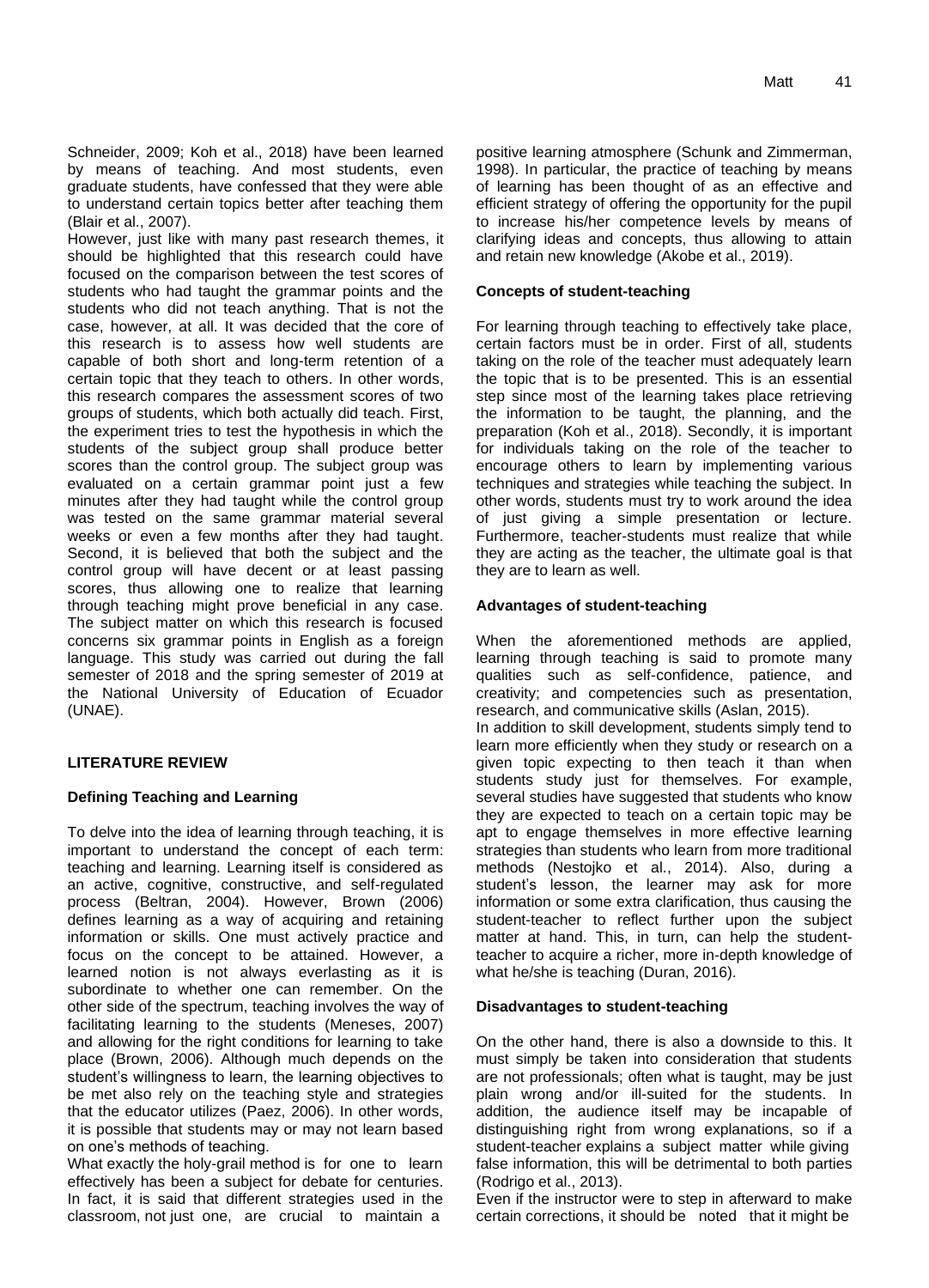difficult for the teacher-students to absorb the new, (right) information. This may be true, especially if during the class preparation time, substantial fossilization of wrong information has had time to set in.

Along these lines, the actual class preparation is sometimes seen as bothersome or overwhelming (Goto and Schneider, 2009). In addition to learning the material well enough in order to teach, students must put extra time and effort into creating activities that go along with the lesson plan, which can, thus, potentially take away from the actual learning time.

Finally, not all students can or like to learn the same way. For low achievers, especially, it is uncertain if learning through teaching is considered an effective method. Goto and Schneider (2009) simply suggest that further research in this specific area should be conducted.

# **METHODOLOGY**

## **Approach**

This study tries to compare EFL students' knowledge retention based on quantitative assessment immediately after, and several weeks or even a few months after teaching took place. The main steps taken to carry out this research were that every week, a group of two students had to plan and teach a particular grammar point that I had previously reviewed in class. Afterward, the student-teachers were then evaluated on their knowledge retrieval in the form of multiple-choice and fill-in-the-blank questions (10 questions in all) within either the midterm or final exam for the fall (first) semester or in the form of a quiz during the spring (second) semester. In regard to the grammar points, six topics were taught by the students in total. These were *present simple for "to be"*, *present simple in general*, *too/either*, *verb patterns*, *present simple vs present continuous*, and *the future tense with "going to".*

Before choosing the student subjects, I would teach the grammar point, go through the activities and assignments associated with such points, and then randomly select a group of two students to prepare a lesson on it for not more than 15 minutes (in some rare cases, a few groups went over 15 minutes, and I was lenient enough to allow for this, but the 30-minute mark was never reached). Each group of students was permitted to teach the grammar point in the way that was felt best. After all, UNAE is a university tailored for students to graduate with an education degree. Consequently, contrary to the belief that studentteachers, in general, lack sufficient experience when it comes to teaching, it was hoped that the students who participated in this research would have had enough basic knowledge to teach at a decent level.

All of the students were relative to a pre-intermediate or A2 level, according to the Common European Framework of Reference for Languages (CEFR) (Council of Europe, 2018). Throughout the first and second semesters, a total of 24 groups of two students (48 students altogether) participated in this research.

These learners were randomly selected for this study from the class roster. During their time on the floor, students could teach the grammar in either English or Spanish or a mixture of both languages. And in most cases, students did a simple PowerPoint presentation which helped explain the grammar and gave examples. Additionally, the teacher-students allowed the class to practice with various games, activities, and/or exercises.

#### **Assessment**

For the first semester, the knowledge of the students reflecting the six grammar points they taught was tested no sooner than a month later in either the midterm or the final exam. The grammar points previously mentioned were not the only aspects being evaluated for the midterm or final grade but were selected and graded separately for this study. Additionally, the evaluation of these grammar points consisted of 10 multiple-choice and fill-in-the-blank questions altogether. The average scores of the 24 students (four students for each grammar point) were then tallied in percentage form. They were subsequently compared to what is most typical to the American grading system, in which 90%-100% would be considered as excellent, 80%-89% as good, 70%-79% as fair, 60%-69% as poor, and below 60% as fail (US Department of Education, 2008).

In the second semester, the same grammar points were used. Obviously, different students taught on these topics, but it was still the same number of students as from the previous semester. However, instead of waiting until either the midterm or final exam to tally the results, students were given a quiz on the grammar points on the same day they taught. Again, the quizzes were a mixture of fill-in-the blank and multiple-choice questions. Additionally, the questions were not the same as what was seen in the midterm and final exams from the previous semester; I wanted to avoid all possibilities of cheating on behalf of the participants. Testing the student-teachers immediately after their role as the teacher was meant to determine whether or not they were able to retain what they learned through teaching in a more condensed amount of time compared to the long-term duration in which students waited to be tested during the first semester. For the students who were evaluated immediately afterward, again, the same grading system was used with the students from the previous semester.

## **RESULTS**

Figure 1 shows the average results for students who took tests reflecting the grammar points in each semester.

A two-sample t-test was performed in order to find out if there was significant difference between the average grade scores between the first-semester students (*M* = 68.3, *SD* = 283.77) and the second-semester students (*M* = 68.67, *SD* = 200.27). With a one-tailed hypothesis,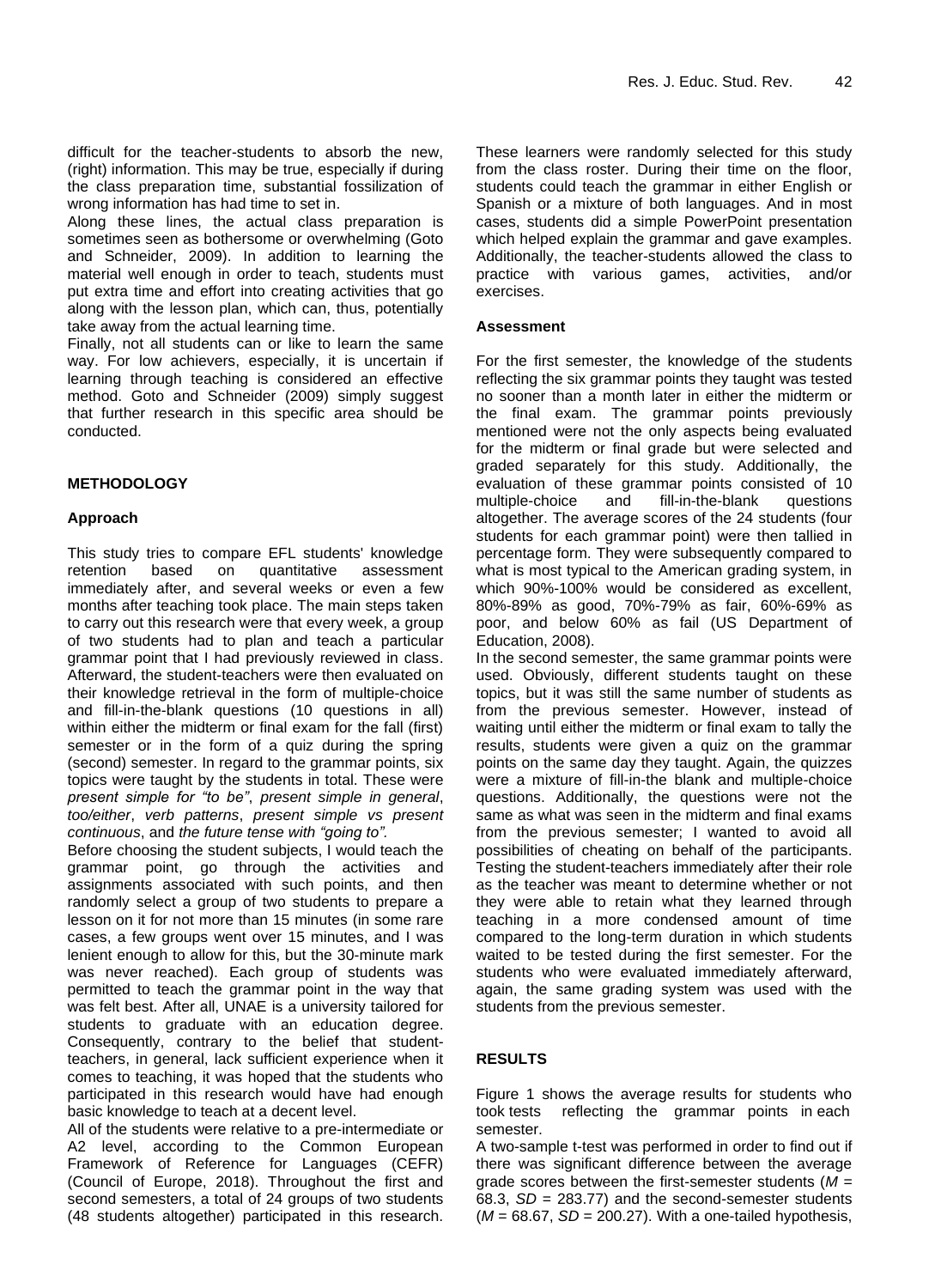

**Figure 1**: Average results for students who took tests.

the t-statistic proved not to be significant  $t(5) = -0.54$ , *p*  $=$  .30113 even at  $p < 0.10$ . In fact, another one-tailed ttest was performed with the grammar point that had the largest range of difference (20), which was *present simple (to be)*. For the first-semester students (*M* = 55, *SD* = 1966.67), the respective grades awarded were 80%, 100%, 0%, and 40%. For the second-semester students (M = 75, SD = 366.67), they were 60%, 60%, 100%, and 80%. Again, even at  $p < .10$ , the grades were not significant at *t*(3) = -0.83, *p* = .219657.

This of course is relatively simple to see even by means of a rough estimation as shown in Figure 1. This is mainly due to the fact that there is hardly any difference between the first and second semester students' results in grammar points dealing with *going to*, *present simple vs. present continuous*, *verb patterns*, and *too/either*. It could be noted that the second-semester students did way better than first-year students regarding *present simple with "to be"* and *present simple in general*. But even so, according to the data, there is no real significance. In addition, in two grammar points (*going to* and *too/either*) the first semester students, those who waited several weeks to be tested actually did slightly better than the second-semester students, those who were tested immediately after teaching.

Finally, it is also interesting to point out that on quite a few of the grammar points, on average, both the first and second-semester students did rather badly. Only in the future tense regarding *going to* did both semester students do well. However, according to the American grading system, in absolutely no case did the groups on average receive an excellent score (US Department of Education, 2008).

## **DISCUSSION**

#### **Significance of the Findings**

It is true that four students made up each group per grammar activity, per semester. However, the fact that there were six grammar points meant that 24 students accounted for what would be considered as the subject group and 24 as the control group—a total of 48 participants. With these numbers, it is easy to understand that perhaps even a larger group of students would have received relatively the same results.

From this, one must beg a few related questions and the first question involves the purpose of this research as a whole: Does it really matter if, in general, one's knowledge is tested on a subject that he/she has taught immediately afterward? Secondly, and one that has been debated for centuries, does learning through teaching seem to have much effect on students' performances? Strictly seen from this particular research, as seen from the above data, there is no significance, and in most cases, hardly any difference between students who were tested on grammar points immediately after they taught or several weeks afterward. To answer the second question, in the majority of the results, along with the average scores being quite similar, none of the groups did extremely well.

#### **POTENTIAL REASONS FOR INSIGNIFICANCE**

#### **Lack of Learner Participation**

It is important to look at certain factors that could have influenced this outcome. First of all, all of the participants were given the liberty to teach how they felt best. In general, though, during the actual teaching process, most student-teachers simply explained the grammar points while going through PowerPoint slides. While, of course, they were allowed to do so, virtually no learners, those receiving the information, bothered to ask questions or interrogate the knowledge of the student-teachers. When activities were done or games were played that dealt with the grammar topics in particular, in some of those cases, the student-teachers explained the instructions of the activities more than once, they guided certain students who did not quite understand the activities, and/or they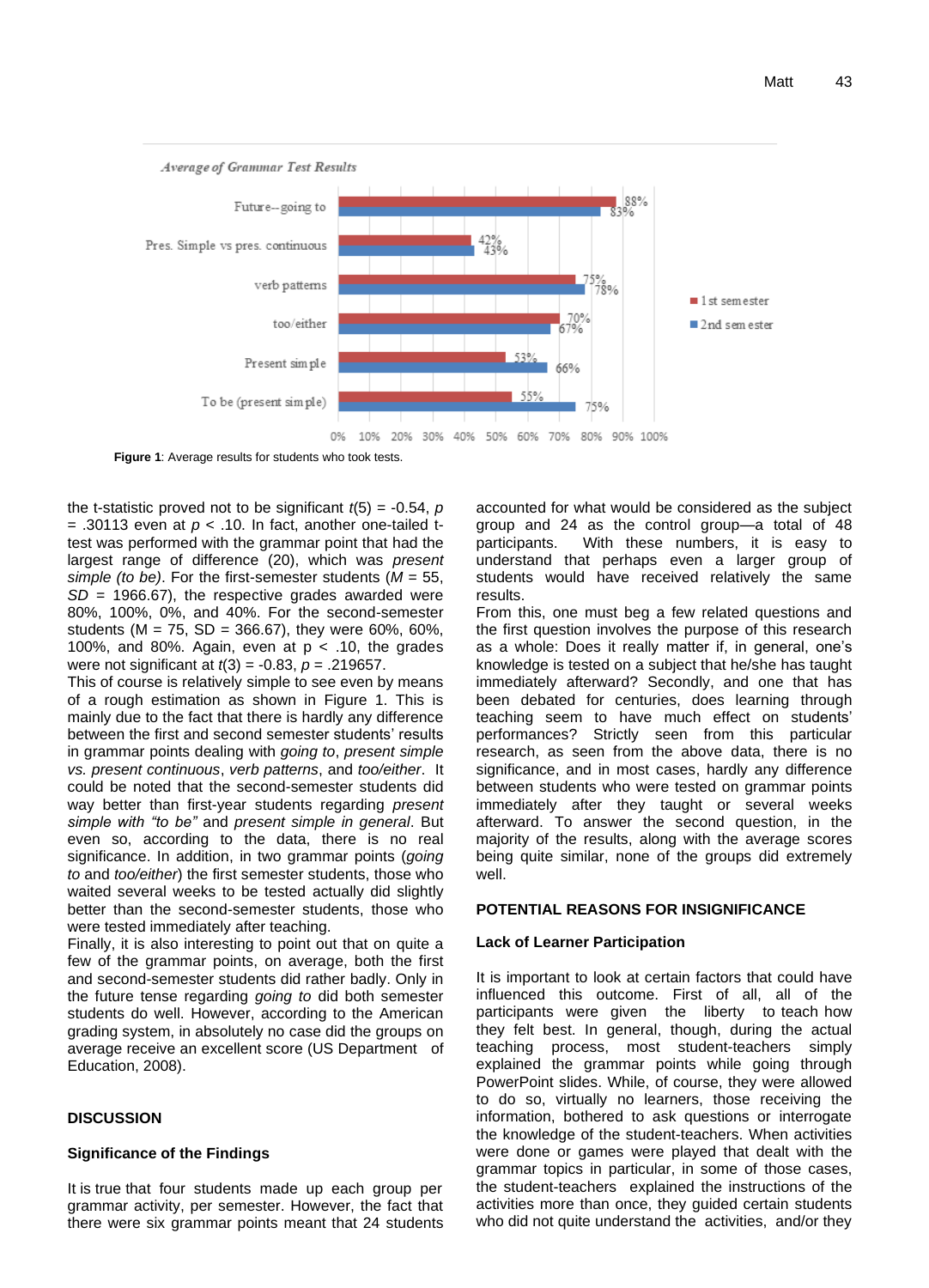set some examples themselves so that the learners could see how the activities were to be done. However, as mentioned before, during the actual teaching of grammar, nobody questioned the student-teacher's authority. It is unclear whether or not the students were shy or if they had already known the material previously. Whatever the case, the lack of student input during the teaching time could definitely be an enormous reason as to why the test scores were generally low and the difference between the two groups showed no significance. Without any two-way interaction, it is highly unlikely that much learning took place on the part of the student-teacher. In this case, the student-teachers did not have to act or react quickly to off-the-wall questions posed by the students and thus, no critical thinking was taking place (Roscoe and Chi, 2007; Cortese, 2005).

# **Teaching Strategies**

In addition, it is not easy to know if there had been much prior knowledge processing due to the fact that during the teaching, there was primarily a lot of knowledge-telling, or basic regurgitation of what students had learned before having their time in front of the classroom, (Duran, 2016). It is unclear whether or not the student-teachers had previously taken advantage of reflecting on what they knew and did not know, analyzed possible inconsistencies in their teaching styles, and reorganized their thoughts and explanations for deeper understanding and clarification. Additionally, it would have been important to generate a series of cognitive strategies, such as the organization and re-organization of their lesson plans, possible elaboration on certain explanatory points during the teaching, and even repetition or mock lessons before the actual instruction was to take place. On top of this, it is also inconclusive if the subjects made proper use of their own self-monitoring during the preparation. Asking themselves if they fully understood the topic well enough to teach it or identifying the parts of grammar topics that were not 100% clear, which would have been during the metacognitive phase of learning (Torrano and Gonzalez, 2004), would have played a crucial role in the students' knowledge retrieval during the evaluation.

This leads to the next point of discussion in the sense that if the student-teacher does not have much prior knowledge of what he/she is teaching, learning does not take place appropriately (Rodrigo et al., 2013). Indeed, these students were neither experts in the English language nor in their field of study (education). Nevertheless, during the actual teaching time, although I had almost expected some major errors by at least one or two groups, in fact, other than some spelling mistakes from the PowerPoint presentations or mispronunciation of certain vocabulary (i.e. mispronunciation of verbs ending in "es"), there were no serious issues regarding teaching the grammar "wrong" per say. Additionally, apart from certain questions regarding the style or technicalities of the classroomteaching, such as "What happens if we go over time?"

or "Can we bring in treats and candies for the activities we have planned?", I never received questions dealing with the usage of the grammar points taught. I could, therefore, only assume, at least at the time, that the tobe student-teachers had a full understanding of the lesson they were going to be giving.

## **Insufficient Interest**

Finally, one may be able to infer another, rather unique possibility for the given data: the students at UNAE just may not have been interested in learning English. UNAE is an Ecuadorian public university. By law (British Council, 2015), students graduating grade school from the public sector are required to obtain at least a B1, or an intermediate, level of English (Council of Europe, 2019). However, if the students in the class in which this research was carried out had no more than an A2 level to begin with, then it begs the question: how were they able to graduate high school in the first place? If students were able to somehow slip by language requirements by the time they graduated at 18, one may perceive the notion that these particular students had never had much interest in learning English to begin with. Additionally, the students who attend UNAE, whether they had received a B1 level or not during high school, must prove their B1 level standing by means of a placement test before graduating with their bachelor's (UNAE, n.d.). This being the case, whether students are profoundly interested in their core studies for their education degree or not, one may acknowledge the idea that, for many pupils, striving for a B1 level of a language that they feel they will never need is a waste of time. Therefore, it is not difficult to ponder on the idea that the participants of this research did what they were told simply and only to acquire a passing grade, but while at the same time, they made as little effort as possible to achieve this.

## **CONCLUSION**

Whatever the case, in contrast to a great deal of positive outcomes from research on the topic of learning through teaching, this particular research has proven that there is no significance concerning the amount of time given between evaluating a student teacher's knowledge retention, whether it be immediately after teaching or several weeks after teaching. Additionally, even the participants' test results as a whole were surprisingly okay at best for a few of the grammar points, and rather unsatisfactory for the rest.

Nonetheless, it is quite possible to assume that teaching on the grammar points did not help to reduce the students' grades based on one simple fact: the material had already been professionally taught beforehand. One must consider that the subjects for this research, if one will, received at least two lessons on each grammar point. One lesson was done by means of a more traditional method, in which careful